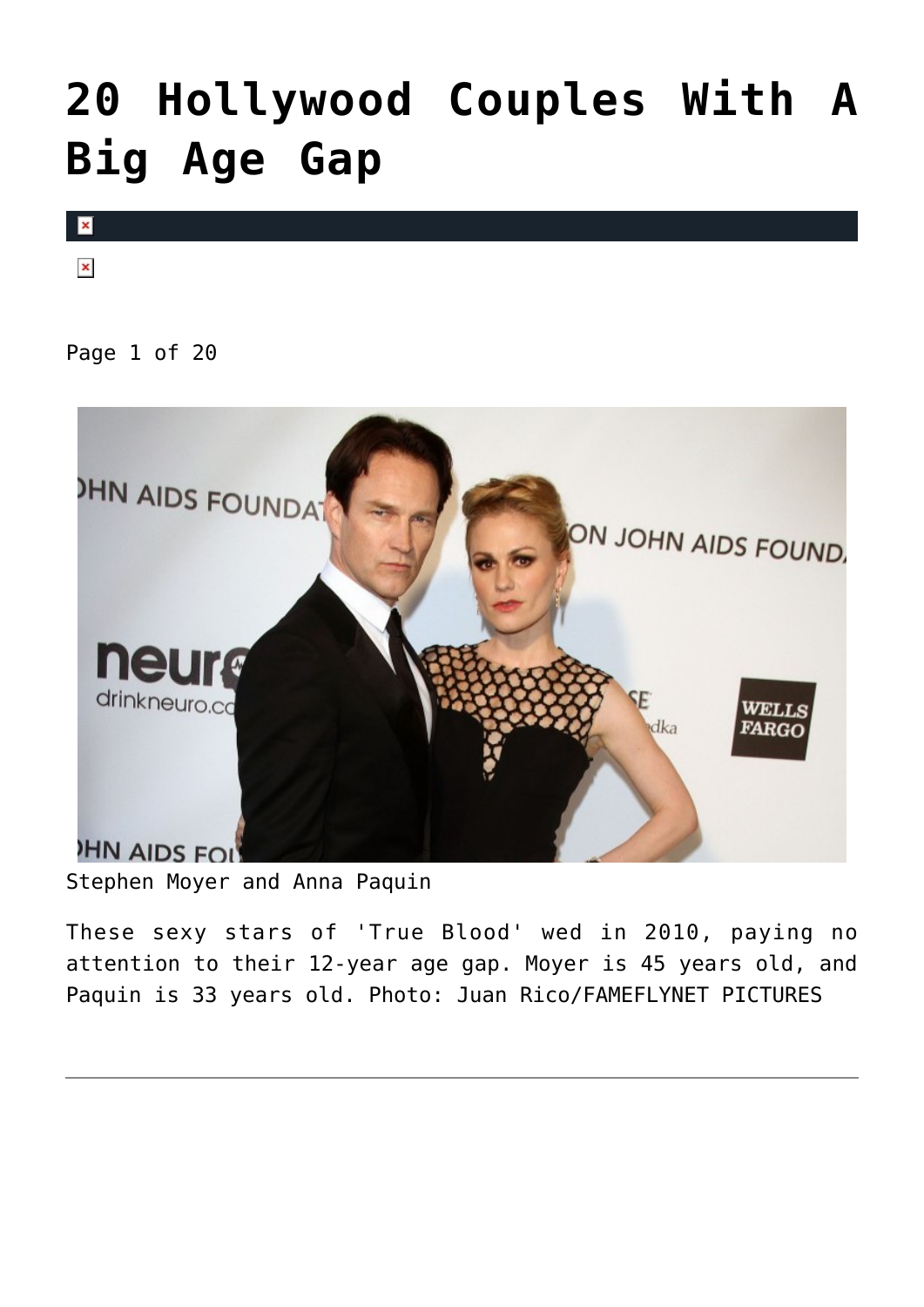# **[Celebrity Couple: Anna Paquin](https://cupidspulse.com/46164/anna-paquin-stephen-moyer-children-family-outing/) [and Stephen Moyer Show Off](https://cupidspulse.com/46164/anna-paquin-stephen-moyer-children-family-outing/) [Twin Son and Daughter During](https://cupidspulse.com/46164/anna-paquin-stephen-moyer-children-family-outing/) [Family Outing](https://cupidspulse.com/46164/anna-paquin-stephen-moyer-children-family-outing/)**

#### $\mathbf{x}$

### $\boxed{\times}$  By Meghan Fitzgerald

Over this past weekend, the beautiful and blonde Anna Paquin stepped out with her and husbands' precious twins. According to *[UsMagazine.com](http://www.usmagazine.com/celebrity-moms/news/anna-paquin-stephen-moyer-show-off-twin-son-and-daughter-during-family-outing-pictures-201343),* Paquin was seen cradling one of her sixmonth year old babies while shopping at a toy story in Venice, California. Her other child was nestling into a stroller. *[The](http://www.examiner.com/article/anna-paquin-s-twins-precious-faces-finally-seen) [Examiner](http://www.examiner.com/article/anna-paquin-s-twins-precious-faces-finally-seen)* reports that celebrity couple, Paquin and Stephen Moyer have kept the name of their children secret since their birth. However, the *True Blood* costars are ecstatic about their precious babies!

**What are some reasons for keeping the name of your baby a secret?**

#### **Cupid's Advice:**

Not only is having a baby stressful but naming your child is stressful too! Who would think that naming your baby would be so challenging? Well it is ladies and gentlemen. You and your partner have to decide what your child will be named for the rest of their lives. C'mon, that is a lot put on your shoulders. You also have the option of keeping your babies name a secret. Cupid has some advice on that:

**1. All names have baggage:** Say you want to name your daughter Jill and tell your mother, your mother than continues to tell you a horrific story of someone she knows named Jill. This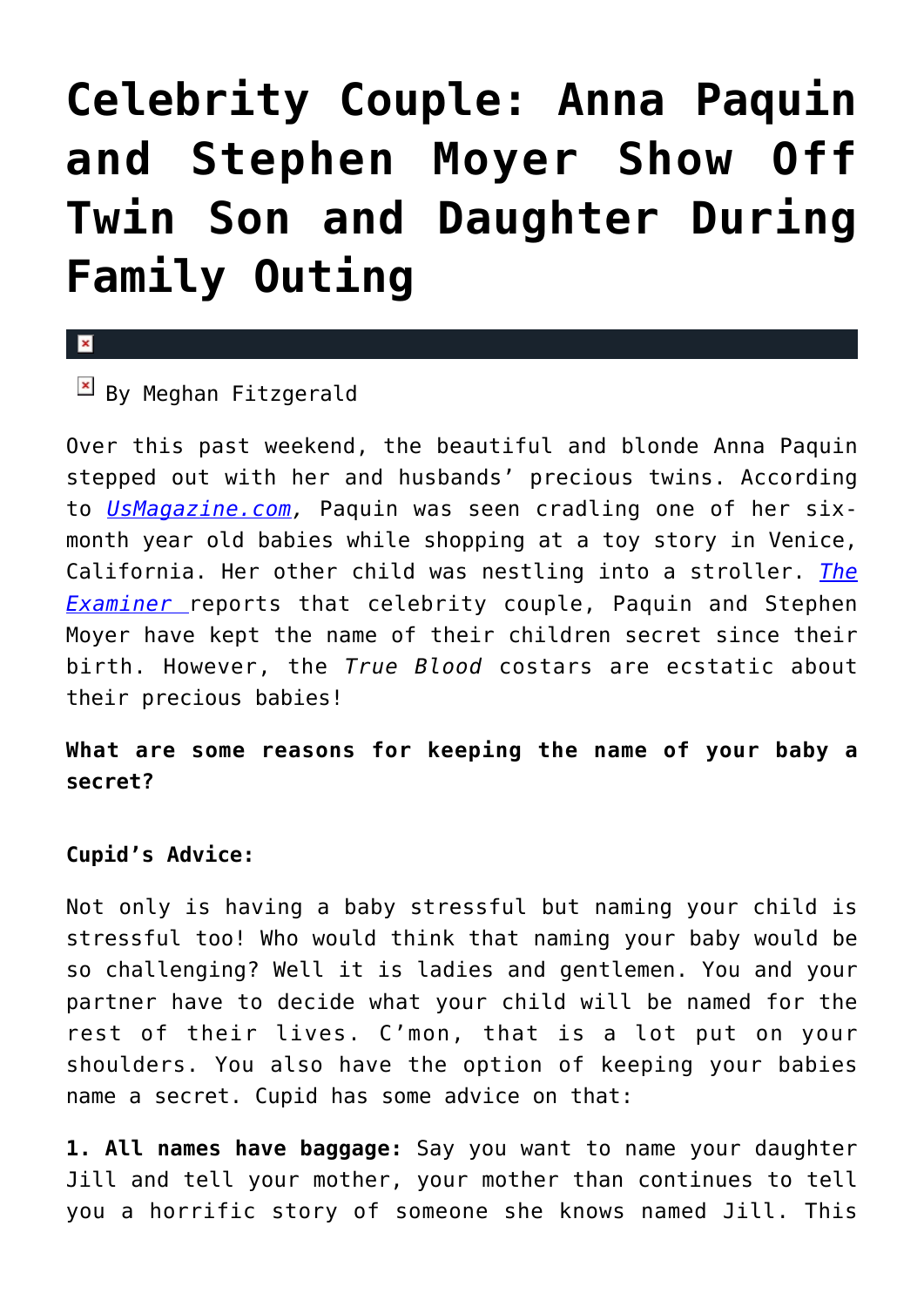continues on and on with all of your friends and family. Everyone you know has an absurd story of the name you wish to name your child. This being said, it is a great idea to keep your babies name a secret. You won't have to hear all the terrifying stories and have to constantly think of new names. If you and your mate love a name, keep it tucked close.

**2. Secrets are exciting:** Who doesn't enjoy a secret every once in a while? Especially a secret so large! This secret will give you and your beau more bonding, you will be the only ones who know your child's name. It may sound cheesy however, you two will connect more. Also, your family and friends will be more surprised when they eventually find out the name of your baby. A plus for all!

**3. Change of mind:** Mentioned before, it is hard to decide on a name for your child. With this in mind, you and your partner may change your child's name. It will be frustrating to you both by telling all your friends and family of the new name for your baby. Typically, you want to avoid this in general. It is human to change your mind, so don't worry about that. To make things easier, keep your babies name a secret.

**Did you keep the name of your baby a secret? Share your stories below.**

# **[Small-Screen Costars Who](https://cupidspulse.com/39615/small-screen-costars-real-tv-romance/) [Turned Their TV Romances into](https://cupidspulse.com/39615/small-screen-costars-real-tv-romance/) [the Real Deal](https://cupidspulse.com/39615/small-screen-costars-real-tv-romance/)**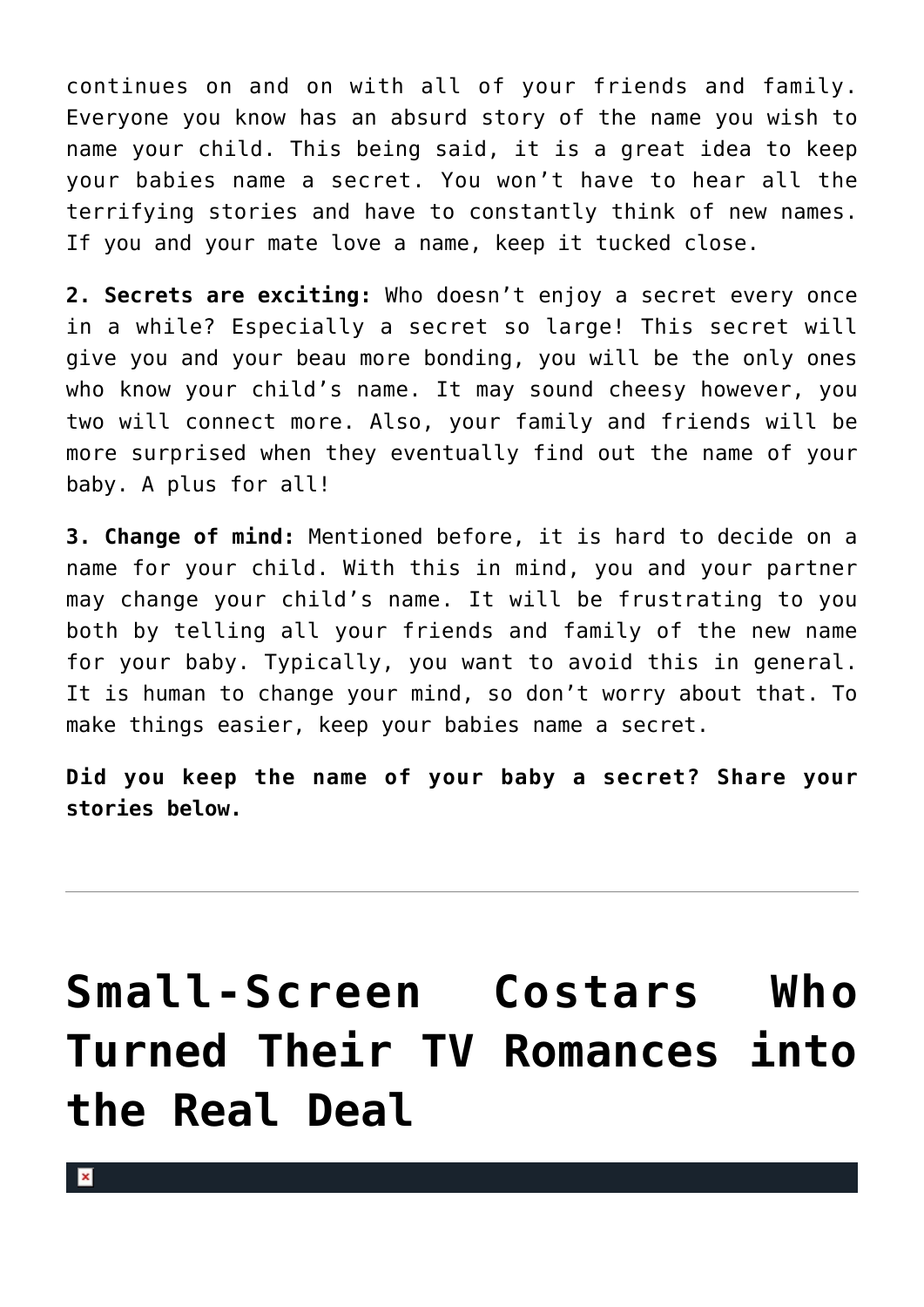$\boxed{\text{y}}$  By Jennifer Ross

It is not surprising that when actors have chemistry onscreen, feelings can keep rolling after the director screams "cut!" The lines between fiction and reality can get blurry with all those hormones raging. No matter how professional an actor claims to be, when it comes to love, sometimes you just can't fight the resistance for too long. For many TV fans, the reel-to-real romance is exactly what they want. Take a peek at some of Hollywood's romantic couples, on-and-off screen.

### **Related Link:** [Patti Stanger Explains How to Reconnect Like](http://cupidspulse.com/patti-stanger-explains-reconnect-like-ashton-kutcher-mila-kunis/) [Ashton Kutcher and Mila Kunis](http://cupidspulse.com/patti-stanger-explains-reconnect-like-ashton-kutcher-mila-kunis/)

**1. Ashton Kutcher and Mila Kunis:** What started out as a dysfunctional high-school relationship between characters Jackie Burkhart (Mila Kunis) and Michael Kelso (Ashton Kutcher) on Fox's *That '70s Show* finally came to reality earlier this year. The cute Wisconsin couple was on-and-off again for the first 4 seasons of the show, which began airing on August 1998. However, it wasn't till about a decade later that Kutcher, 34, and Kunis, 29, decided to date off-screen. Before that time, Kutcher was married to ex Demi Moore. Now, sources report to *[UsMagazine.com](http://www.usmagazine.com/celebrity-news/news/ashton-kutcher-has-always-had-a-thing-for-mila-kunis-2012299)* that Kutcher has always had a thing for Kunis.

**2. Lea Michele and Cory Monteith:** *Glee* fans everywhere simply adore the on-screen relationship between characters Finn Hudson (Cory Monteith) and Rachel Berry (Lea Michele). Fortunately, the off-screen actors are just as happy to turn Finchel into a reality. The twosome, playing a high school couple, has been dating since last fall. Michele, 26, has gushed to *People* that she loves working with Monteith, 30. "He really, really inspires me, and he motivates me and I think he's just so talented," the *Glee* club diva professes.

**Related Link:** [Nina Dobrev Admits to Fighting Feelings for](http://cupidspulse.com/nina-dobrev-fought-feelings-costar-ian-somerhalder-vampire-diaries/)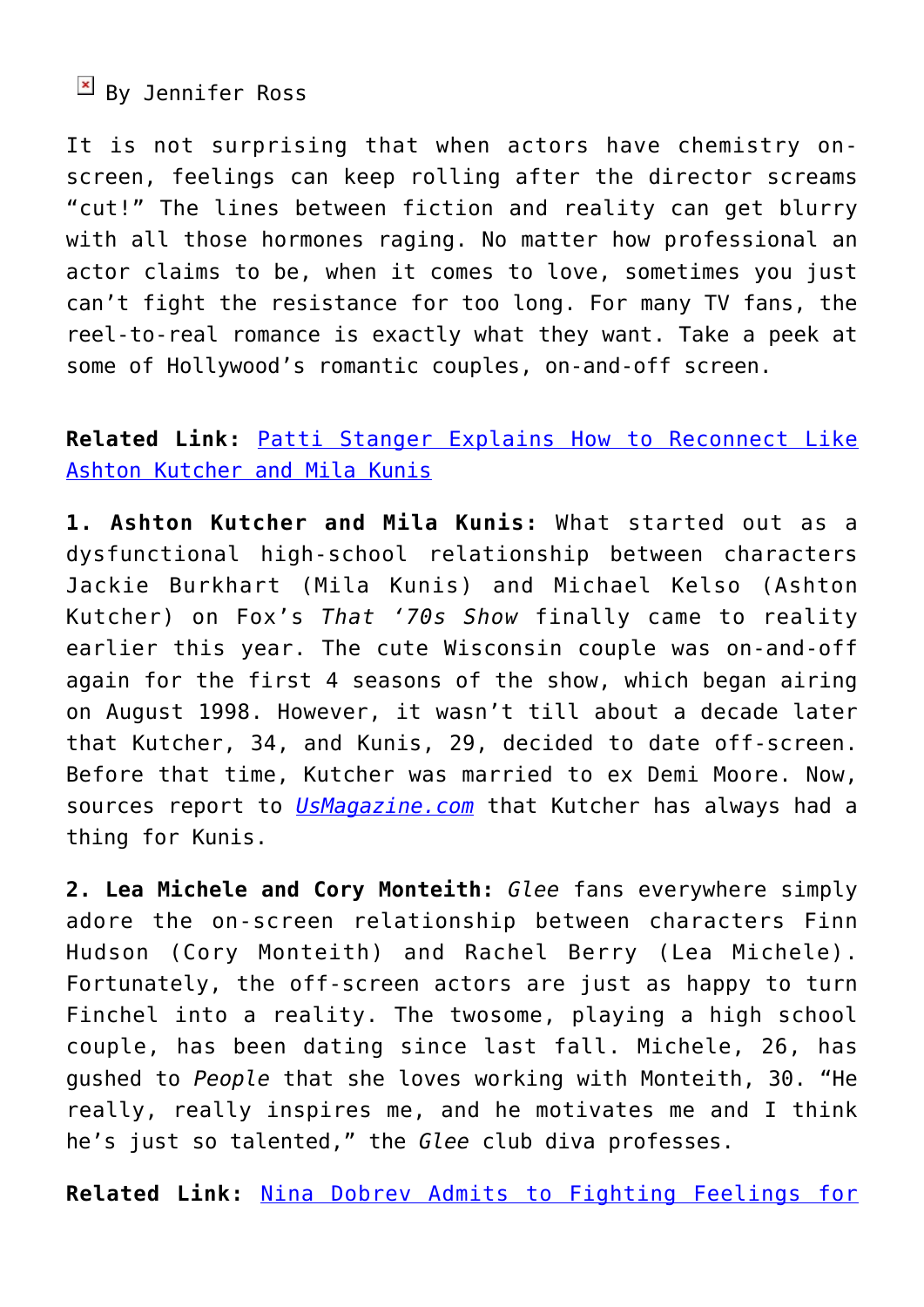#### [Costar Ian Somerhalder](http://cupidspulse.com/nina-dobrev-fought-feelings-costar-ian-somerhalder-vampire-diaries/)

**3. Anna Paquin and Stephen Moyer:** The complicated on-screen relationship between characters Sookie Stackhouse (Anna Paquin) and Bill Compton (Stephen Moyer) on the *HBO* show *True Blood* has unfortunately ended. However, the real life union between the actors is still going strong. Married in 2010, the couple began dating back in 2008. Growing their family, Paquin, 30, recently gave birth to twins last month. No news yet as to the gender or names of the newborns. Although the twins were born a few weeks early, both babies and mom are said to be doing fine, according to *[Usmagazine.com](http://www.usmagazine.com/celebrity-moms/news/anna-paquin-stephen-moyer-welcome-twins-2012119)*. The twins are the first children for Paquin while Moyer, 43, has two additional children Lilac, 10, and Billy, 12, from a previous relationship.

**4. Will Chase and Debra Messing:** On the *NBC* television series *Smash*, a steamy love affair ensued between Broad lyricist and musical's co-writer Julia Houston (Debra Messing) and musical theater star Michael Swift (Will Chase). Although Messing's character broke off the affair and struggled to save her onscreen marriage, off-screen she and Chase, 41, have been continuing their hot yet private relationship. Just last year, Messing, 44, ended her 10 year marriage to theater guru Daniel Zelman. Prior to his relationship with Messing, Chase also left his wife of 2 years, actress Stephanie Gibson. It looks like both of them made the right decision and are happily enjoying each other's company.

**What small-screen couples would you like to see dating in real life? Tell us below.**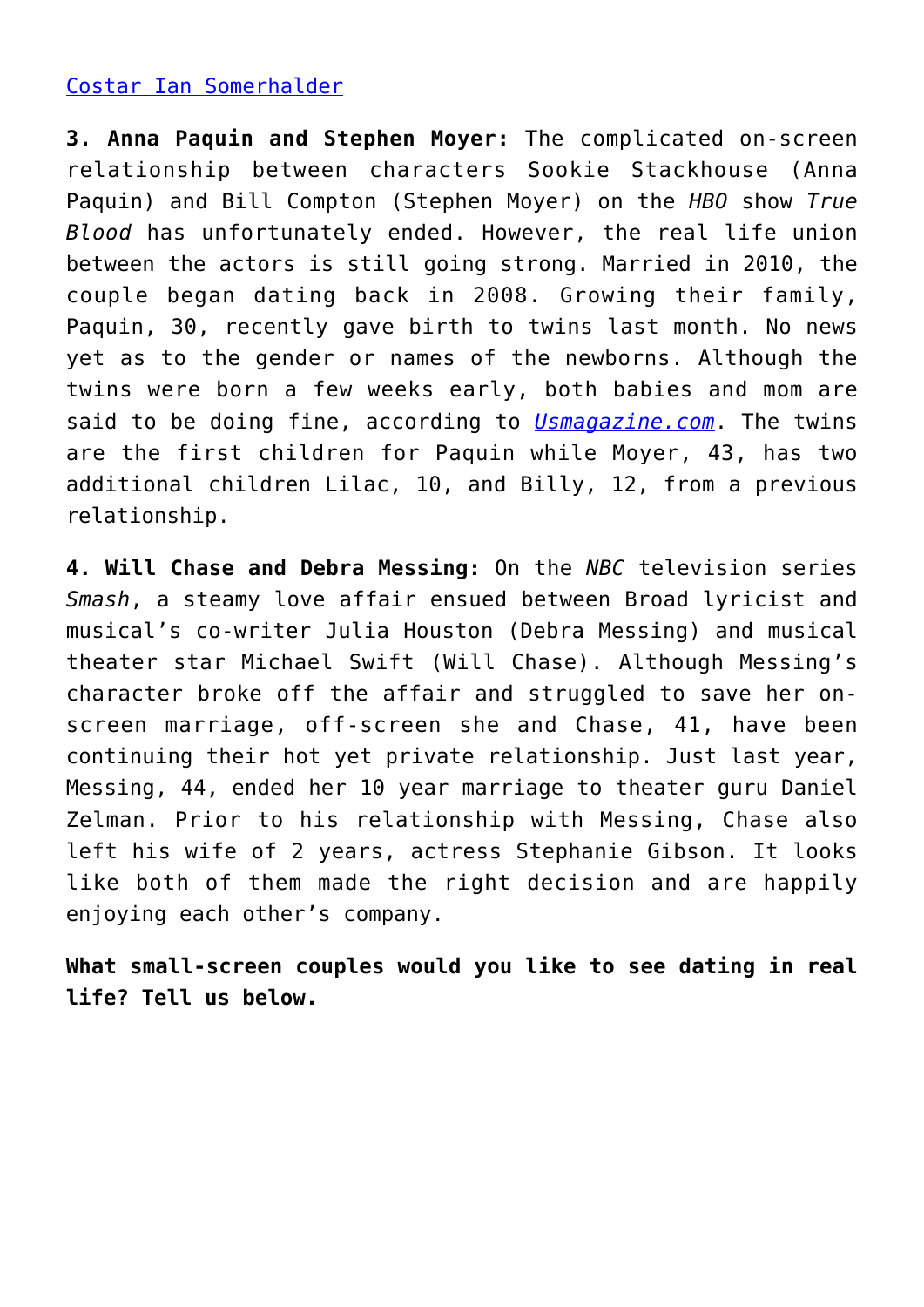### **[Anna Paquin and Stephen Moyer](https://cupidspulse.com/38021/anna-paquin-and-stephen-moyer-welcome-twins-2/) [Welcome Twins](https://cupidspulse.com/38021/anna-paquin-and-stephen-moyer-welcome-twins-2/)**

 $\mathbf x$ 

 $\boxed{\times}$  By Jenny Schafer for Celebrity Baby Scoop

Congratulations to Anna Paquin and Stephen Moyer!

"We can confirm that Anna Paquin and Stephen Moyer recently welcomed their twins into the world," reps for the actors tell PEOPLE. "The babies were born a few weeks early, but are in good health and both Mom and Dad are overjoyed."

**Related:** [Guiliana and Bill Rancic Welcome a baby boy.](http://cupidspulse.com/giuliana-bill-rancic-welcome-son/)

These are the first children together for Anna, 30, and Stephen, 42, who were wed in August 2010. The twins joined Stephen's older children – daughter Lilac, 10, and son Billy, 12 – from previous relationships.

### **[Stars and their Pets: Dating](https://cupidspulse.com/34121/stars-their-pets-dating-habits/) [and Mating Habits](https://cupidspulse.com/34121/stars-their-pets-dating-habits/)**

 $\pmb{\times}$ 

### By Alejandro Russo

You might follow the love lives of stars, but have you ever wondered what their pet choices say about them and their dating habits? A new study sponsored by [Klooff.com,](http://klooff.blogspot.com/2012/05/must-love-dogs-klooffcoms-top-5-breeds.html) the app for pet owners, could explain why Jennifer Aniston had such a hard time finding and keeping a good man after Brad Pitt, and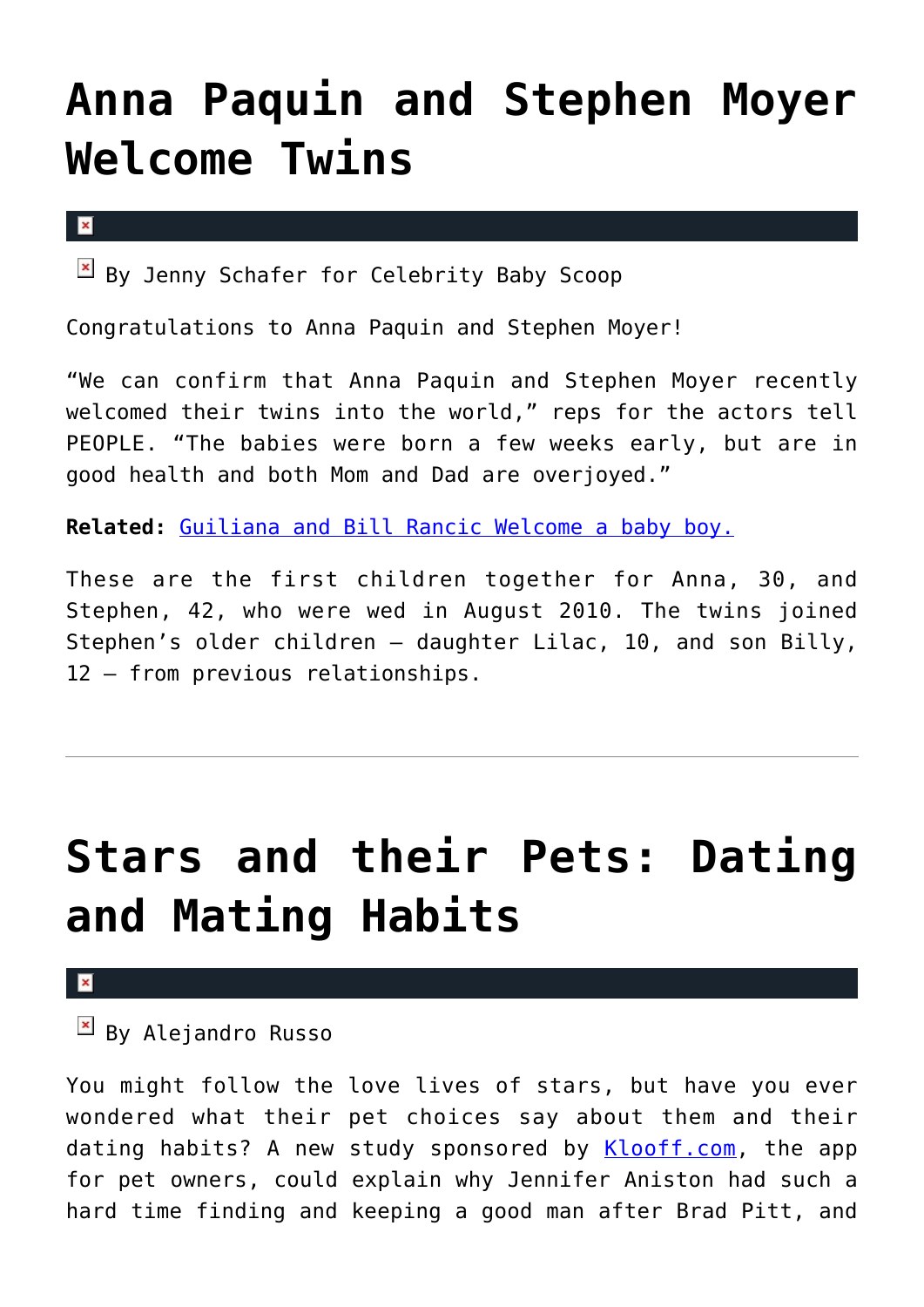why Paris Hilton has an endless string of boyfriends: it's their dogs. Klooff.com surveyed 1,000 people and found that certain breeds were the most popular when finding a date or when just looking for a casual fling. Consider how these dogs can change your appearance to the other sex:

#### **Related:** [Kristen Stewart Calls Robert Pattinson's Dog a Baby](http://cupidspulse.com/kristen-stewart-calls-robert-pattinsons-dog-a-baby/)

**1. Dogs that make you seem like boyfriend material**: The survey found that the top dog breeds to attract women were German shepherds, Golden retrievers, Labrador retrievers, Siberian huskies and French bulldogs. Respondents noted that they were over ten times more likely to see a man who owns a golden retriever as being "marriage material" than someone who owns a pit bull. This can explain why the ladies love Ryan Reynolds, who owns a golden retriever mix named Baxter, and Zac Efron, who is often seen with Puppy, his Australian shepherd. Plus, those who own a Siberian husky are viewed as more manly than those who own bulldogs: a perplexing fact when you consider that Justin Bieber has a husky and Brad Pitt has a bulldog.

**2. Dogs that make you seem like girlfriend material:** To attract a man, the survey found that women who own Golden retrievers, Labrador retrievers, Chihuahuas, poodles and beagles were most effective. However, Golden retriever owners are significantly more likely to be viewed as the sort of woman who men would like as a girlfriend than those who own Chihuahuas. Kristin Davis, Sheryl Crow, Eliza Dushku, Anna Paquin and America Ferrera are all women who have this very appealing dog.

### **Related:** [Miley Cyrus and Liam Hemsworth Get Cuddly With Dog](http://cupidspulse.com/miley-cyrus-liam-hemsworth-cuddle-dog/) **[Ziggy](http://cupidspulse.com/miley-cyrus-liam-hemsworth-cuddle-dog/)**

**3. Dogs that make you seem like a one-night stand:** So what about Chihuahuas? Their owners, like Paris Hilton, aren't usually perceived in the best light. Most people thought that Chihuahua owners were more likely to be dumb and "just a one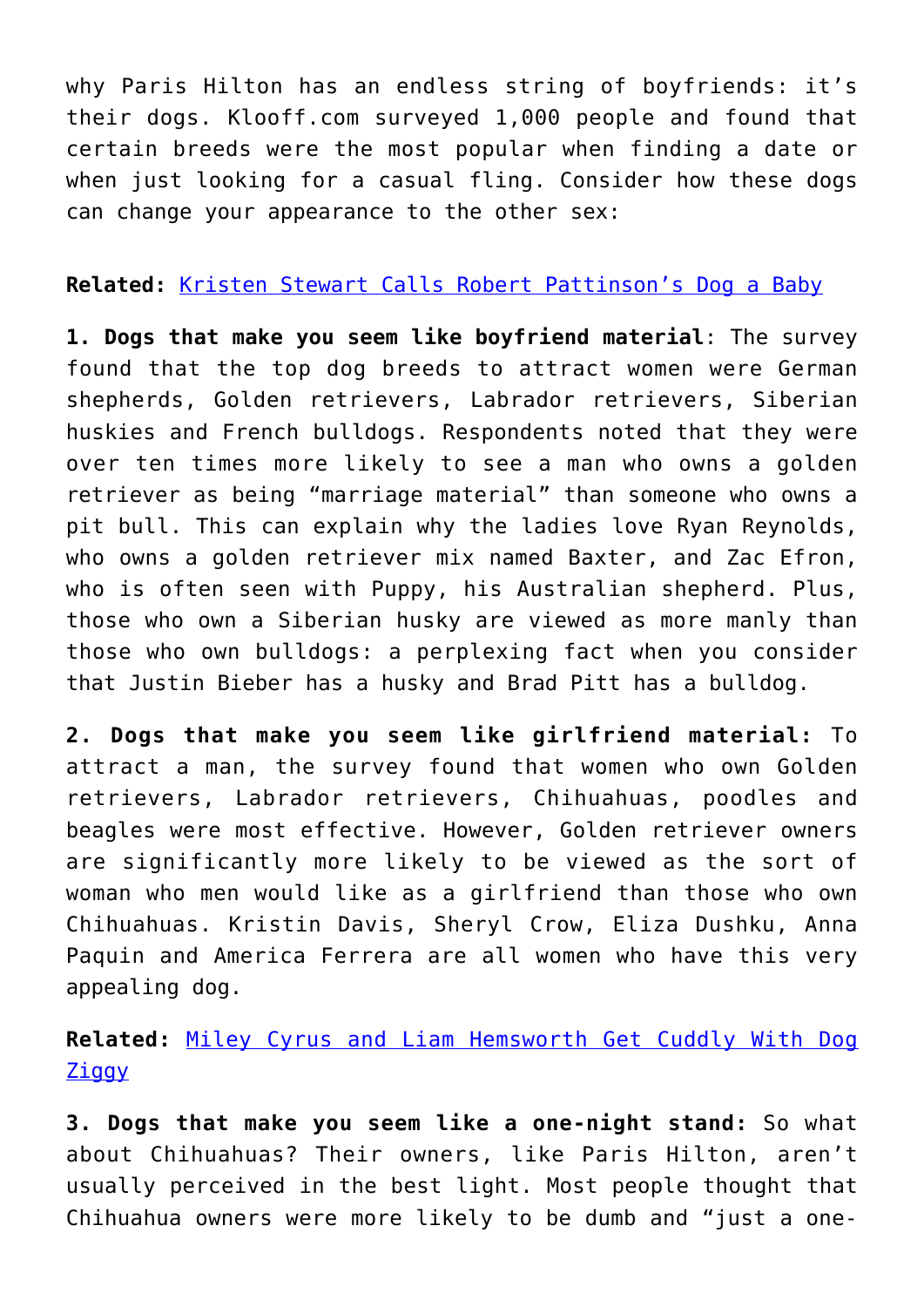night stand" than those who owned any other breed. Of course, if you're looking for hook-ups, this might not be a problem: Chihuahuas are still very attractive to men.

*Alejandro Russo is the CEO of Klooff, the premier app for pet loves. It lets users express themselves and show off their pets in a fun and stylish way. With Klooff, users can create profiles for their pets, post pics of them to Facebook and create cool custom products featuring their lovable pooches and kitties.* 

# **['True Blood' Stars Anna](https://cupidspulse.com/30963/true-blood-anna-paquin-stephen-moyer-expecting-first-child/) [Paquin and Stephen Moyer Are](https://cupidspulse.com/30963/true-blood-anna-paquin-stephen-moyer-expecting-first-child/) [Expecting First Child](https://cupidspulse.com/30963/true-blood-anna-paquin-stephen-moyer-expecting-first-child/)**

#### $\mathbf{x}$

 $\mathbb{E}$  Anna Paquin has had no trouble showing off her happiness with her husband Stephen Moyer in the form of her growing baby bump. According to *[UsMagazine.com](http://usmagazine.com)*, the *True Blood* star said of having kids: "I have trouble planning anything more than brunch with my friends, but when the time's right, we'll do it." The time must be right, because the star is beaming about her pregnancy[.](http://cupidspulse.com/sarah-michelle-gellar-pregnant-expecting-freddie-prinze-jr/)

**What are some ways to prepare for having your first child?**

#### **Cupid's Advice:**

It can be difficult to plan for your first child, as it's filled with the unexpected. Cupid shares some tips: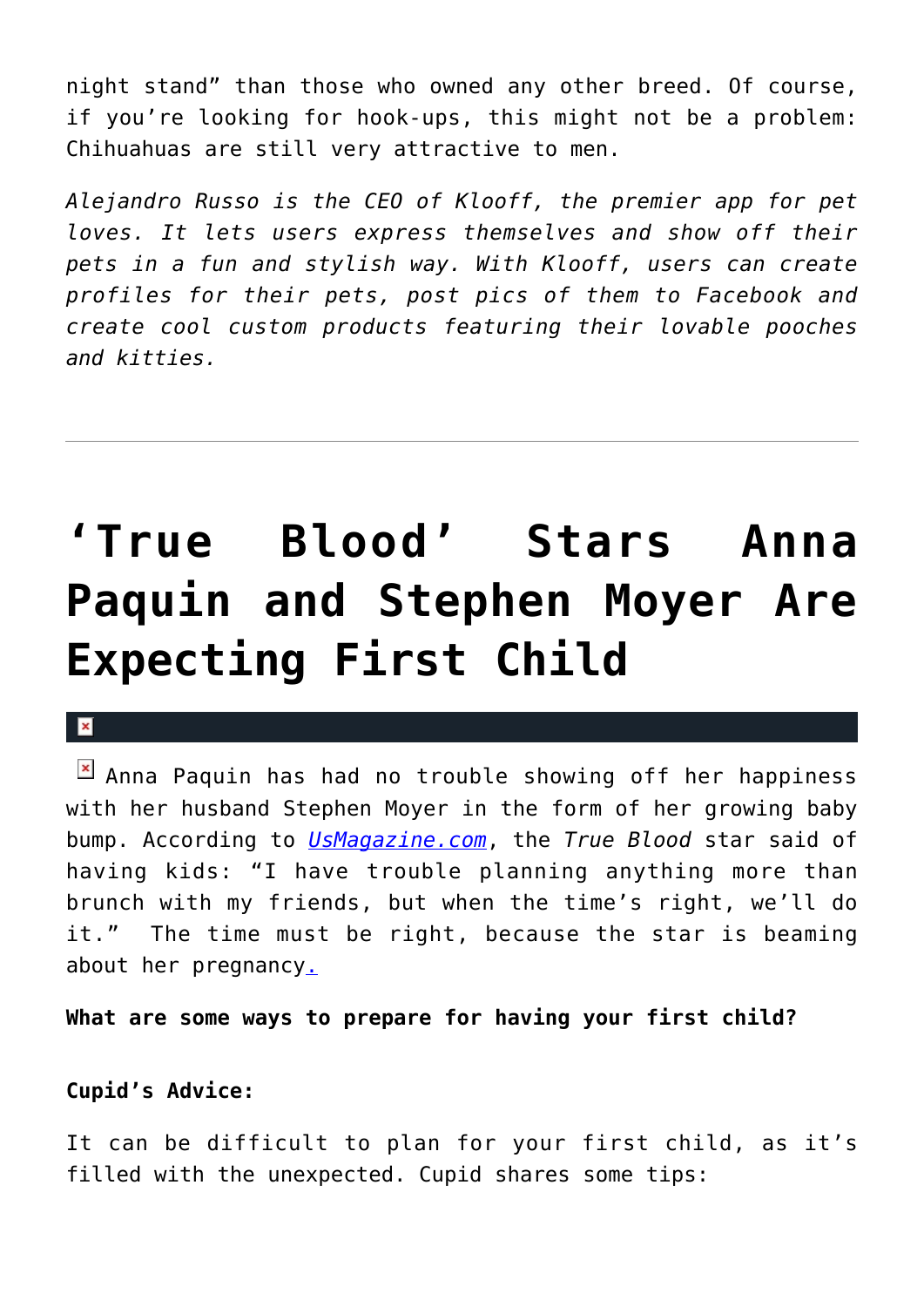**1. Support:** Find and keep in touch with your support group. It's good to have friends and family around, but it's also great to have people around you who are in the same situation with a new baby on the way.

**2. Money:** Babies cost money. Make sure you're ready financially for a baby. Diapers don't come cheap. Work hard to save in the nine months before your child is born.

**3. Responsibility:** Are you ready to be a new mother or father? Whether it means changing locations or revamping your lifestyle, it's important to have the right mindset going into parenthood.

**What are some ways you prepared for your first child? Let us know.**

# **['True Blood' Stars Anna](https://cupidspulse.com/30325/true-blood-stars-anna-paquin-stephen-moyer-expecting-child-pregnant/) [Paquin and Stephen Moyer Are](https://cupidspulse.com/30325/true-blood-stars-anna-paquin-stephen-moyer-expecting-child-pregnant/) [Expecting](https://cupidspulse.com/30325/true-blood-stars-anna-paquin-stephen-moyer-expecting-child-pregnant/)**

#### $\mathbf{R}$

 $\boxed{\times}$  Sookie and Bill are having a baby. According to *[UsMagazine.com](http://www.usmagazine.com/)*, *True Blood* costars and real-life couple Anna Paquin and Stephen Moyer are expecting their first baby. Paquin and Moyer met in 2007 when *True Blood* began filming, and a short two years later Moyer popped the question. The couple was married in Malibu in August 2010. That same year, Paquin told *Marie Claire* she wanted to put off having kids. "I have trouble planning anything more than brunch with my friends. But when the time's right, we'll do it." This will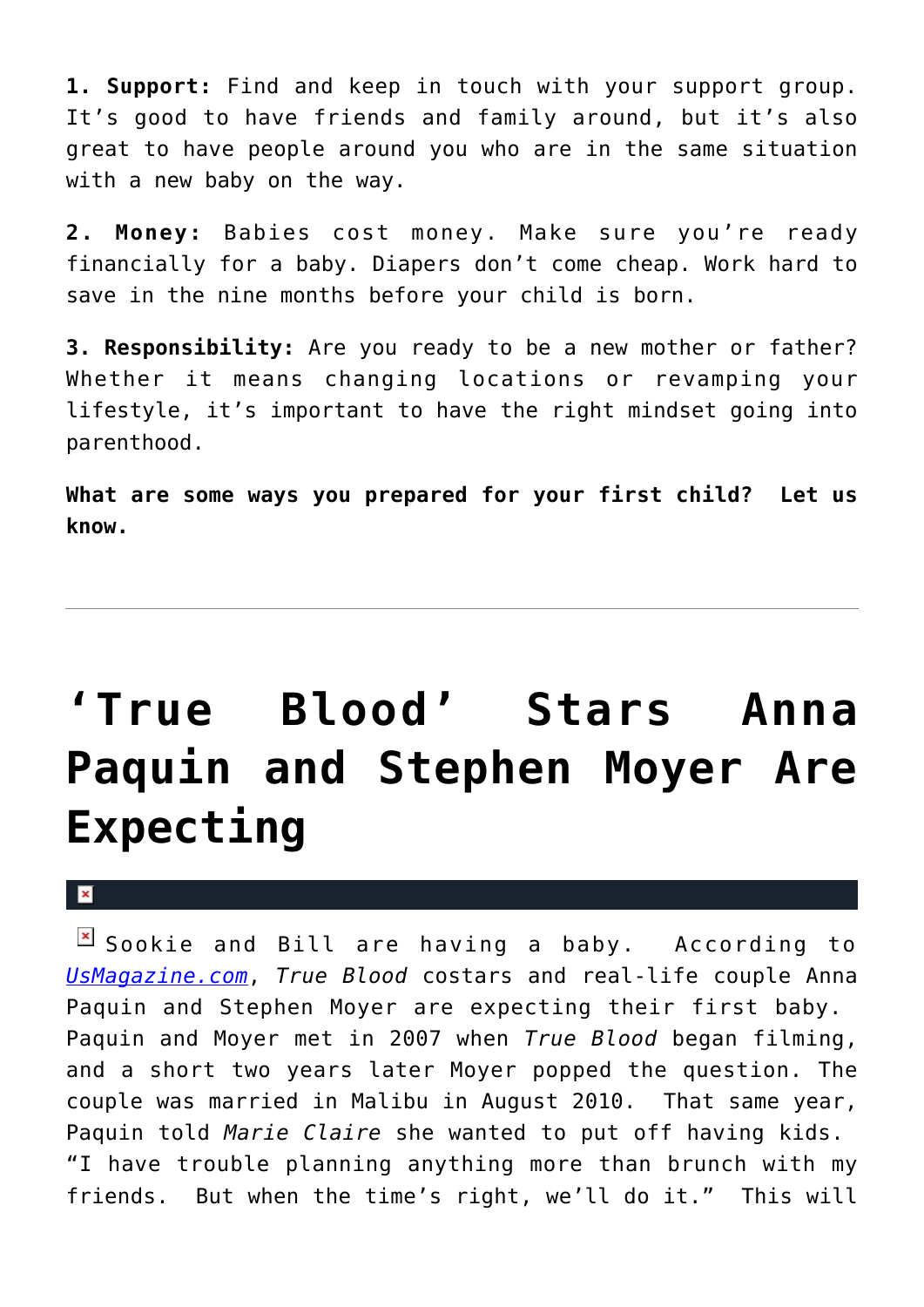be Paquin's first child, although Moyer has two children from a previous marriage, Billy and Lilac.

**How do you handle children from separate marriages?**

#### **Cupid's Advice:**

Having older children from a past marriage could be an uncomfortable situation when bringing a new baby into the picture. Here are a few tips on how to do it:

**1. Don't force anything:** Forcing your children to meet or even have a relationship with siblings they are not related to can be a touchy situation. Pushing your children into something they don't want to do will ultimately push them away. Allow your children to make to choice on their own.

**2. Allow them to become friends:** Similar to not forcing your children to meet the others, you don't want to force them into friendship. Let them become friends on their own, and they will form greater bonds.

**3. Act as one family:** Don't separate your children into groups based upon marriages. Bring all of your children out as one happy family. Go to the beach together and have family dinners together. Whatever it is that you do, do it together as family.

**How do you handle children from separate marriages? Share your stories below.**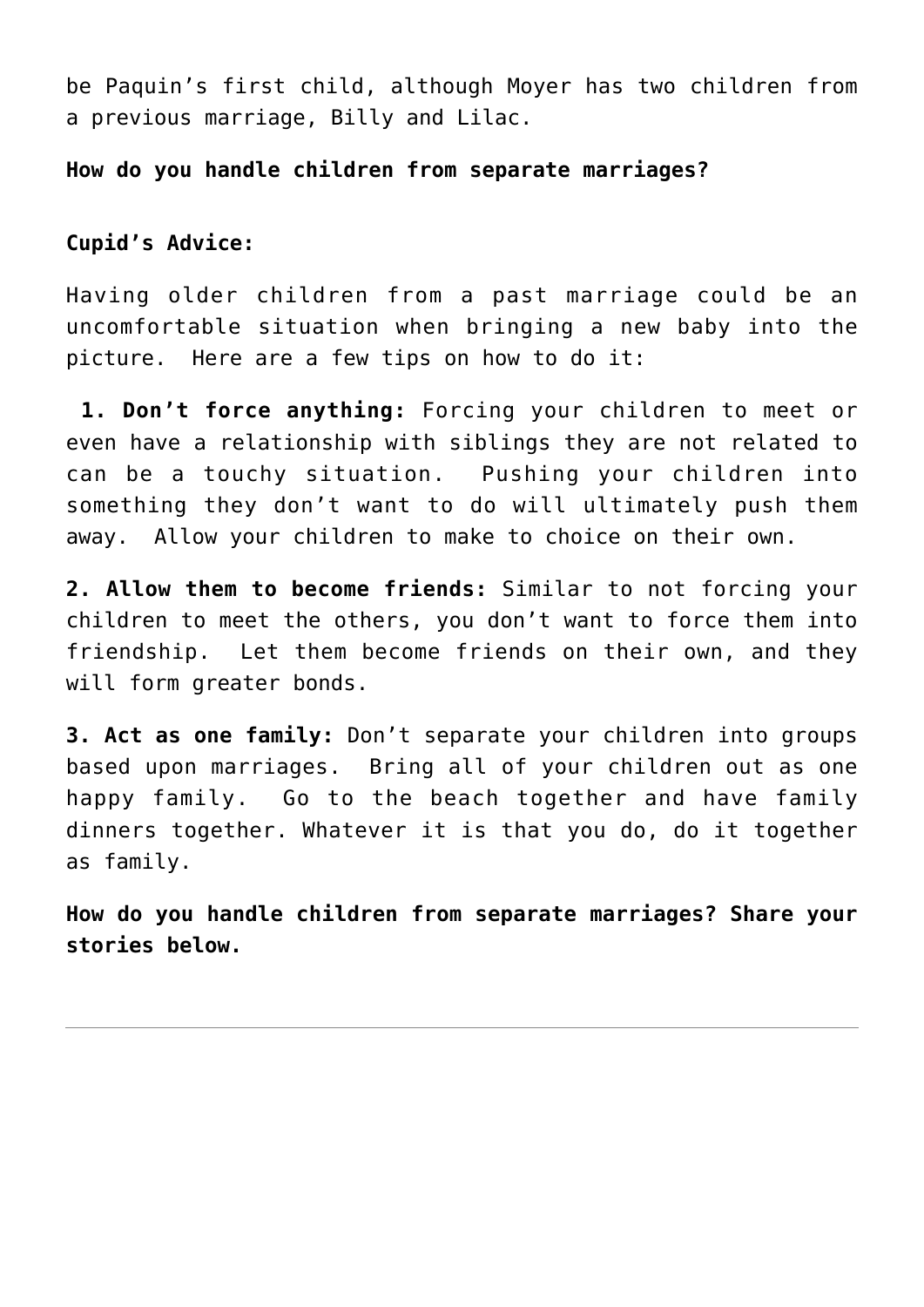### **[How to Pursue Your Man Like](https://cupidspulse.com/21646/how-to-pursue-man-naomi-watts-liev-schreiber-rachel-weisz-daniel-craig-leann-rimes-eddie-cibrian-jessica-alba-cash-warren-anna-paquin-stephen-moyer/) [Naomi Watts](https://cupidspulse.com/21646/how-to-pursue-man-naomi-watts-liev-schreiber-rachel-weisz-daniel-craig-leann-rimes-eddie-cibrian-jessica-alba-cash-warren-anna-paquin-stephen-moyer/)**

 $\mathbf x$ 

 $B$  By Brea Gunn

Everyone knows the formula: boy meets girl, boy flirts with girl, boy asks girl out and boy and girl become an item. But what happens when *girl* meets boy and *girl* pursues said boy?

While it's not unheard of for a woman to have a crush, it's becoming more fashionable for her to be the pursuer, rather than the pursued. Take Naomi Watts and Liev Schreiber, for example. The pair met at the Metropolitan Museum of Art's Costume Ball, and the rest is history, as they say. Or, actually, it's HERstory.

The thing is, unlike other couples, Naomi actually persued Liev. That's right. The actress made up an excuse, flew to New York and now the couple have two beautiful children. A woman pursuing a man isn't necessarily a new phenomenon in Hollywood, though. In fact, it's starting to feel like the norm.

For example, Rachel Weisz married Daniel Craig after meeting the super-hunk on the set of their new movie. LeAnn Rimes and Eddie Cibrian couldn't keep their hands off each other (their very married hands!) when they met. Jessica Alba thought Cash Warren was a stud, and now they've got a beautiful family. And sometimes life even imitates art…or art imitates life. Even Anna Paquin couldn't keep her eyes off of costar Stephen Moyer. And ironically, Sookie, her character on their show, *True Blood*, pursued his character, Bill.

So what's a woman to do? Here are some tips: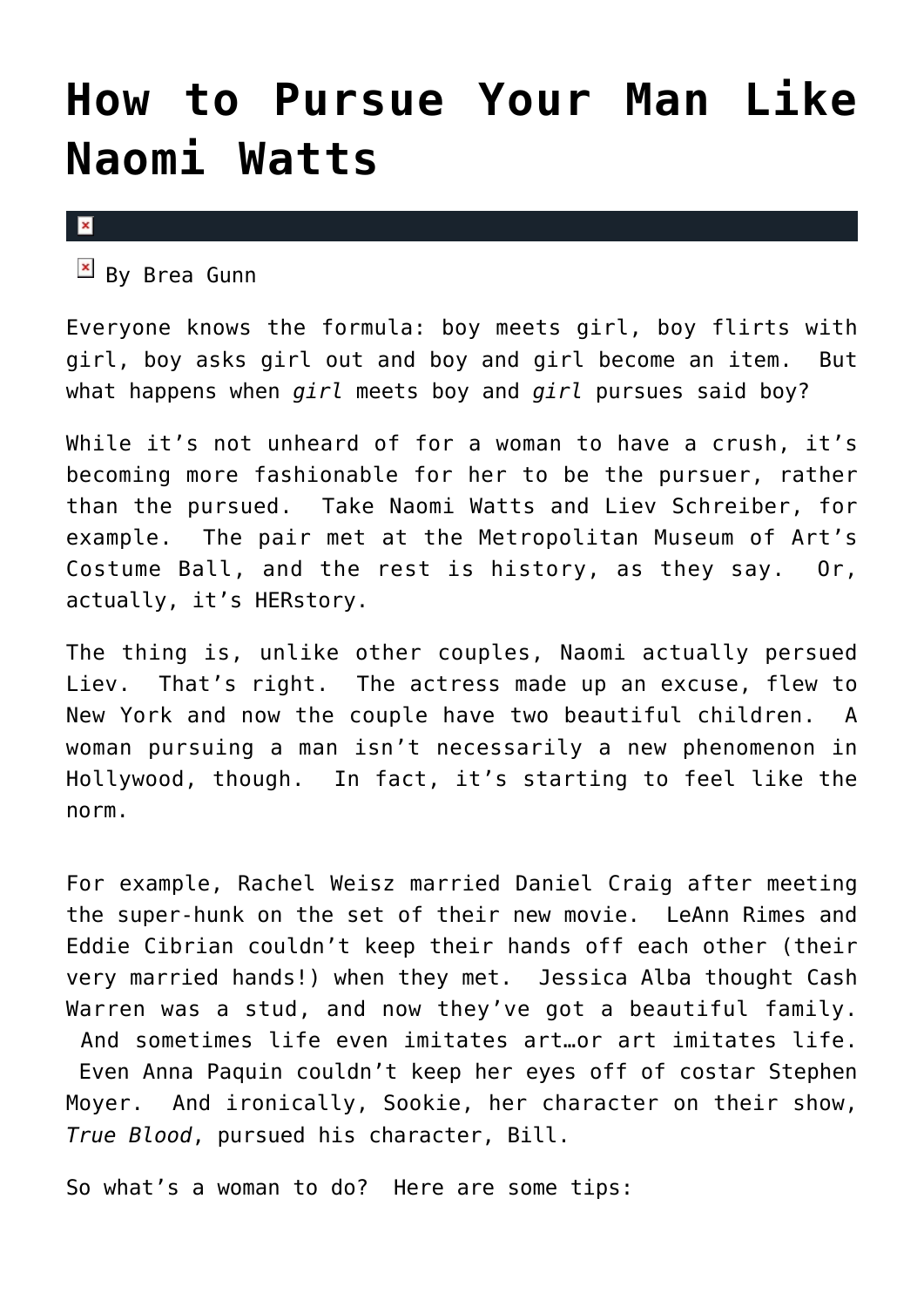**1. Make the first move:** Go talk to him. Compliment his awesome dancing ability. Hey, it worked for Naomi Watts!

**2. Set up the next date:** Take a lesson from Anna Paquin, and tell him when you want to see him again. Don't wait the obligatory 48 hours to text and/or call.

**3. Don't be shy:** Even if you tend to be on the quieter sell, go outside of your comfort zone and show your outgoing side. There's no place for hesitation when your'e going after a

man.

So, next time you're out with your girlfriends and you see a cute guy across the room, channel Naomi, Rachel, Leann and Anna … and send him a drink.

*Brea Gunn is a monthly contributor for Cupid's Pulse and also writes about the best Westchester wedding venues. Check out what these wedding business marketing insiders have to share.*

# **['The Romantics' Starring](https://cupidspulse.com/4209/movie-preview-the-romantics/) [Katie Holmes, Anna Paquin,](https://cupidspulse.com/4209/movie-preview-the-romantics/) [Elijah Wood & More](https://cupidspulse.com/4209/movie-preview-the-romantics/)**

×

### $By$  [Jessica DeRubbo](http://cupidspulse.com/104599/jessica-derubbo/)

Interested in seeing a love story that transcends the rom com genre by breathing new life into it with a unique plot and Alist actors? Eager to settle into a theater seat with buttery popcorn in your lap and your girlfriends giggling by your side? *The Romantics*, which premieres today, September 10, may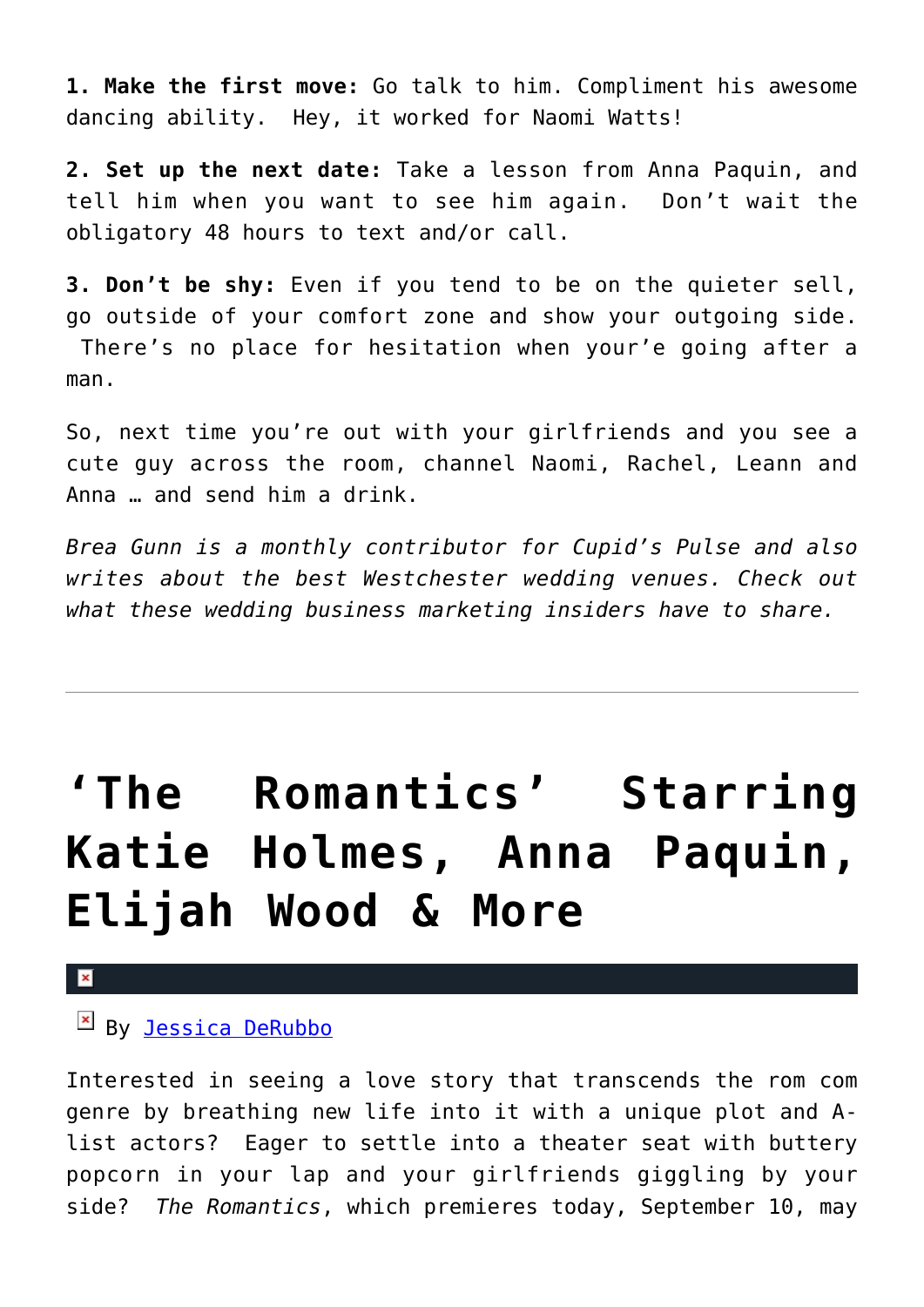be just what you need. Based on the novel by producer/writer/director Galt Niederhoffer, *The Romantics* is directed by its original novelist and follows the story of seven close friends, all members of the same college clique, as they get together to watch two of their own get married. Lila (Anna Paquin), the bride, and Laura (Katie Holmes), the maid of honor, have long been coveting for Tom (Josh Duhamel), the groom. In fact, Laura is his former lover. As if this heated love triangle doesn't create enough tension and drama already, the drunken group of friends takes a late-night swim the day before the wedding and return without the groom. Ominous weather is looming overhead, and the night is sure to be eventful.



**Want some solid reasons as to why you should start making your way over to the movie theater?**

Check out what these reviews had to say:

1. "*The Romantics* gets much of the female chitchat right, from catty asides to sisterly chase-fights in bare feet," says *Time Out New York*'s Joshua Rothkopf.

2. "Replete with unconventional music choices, hand-held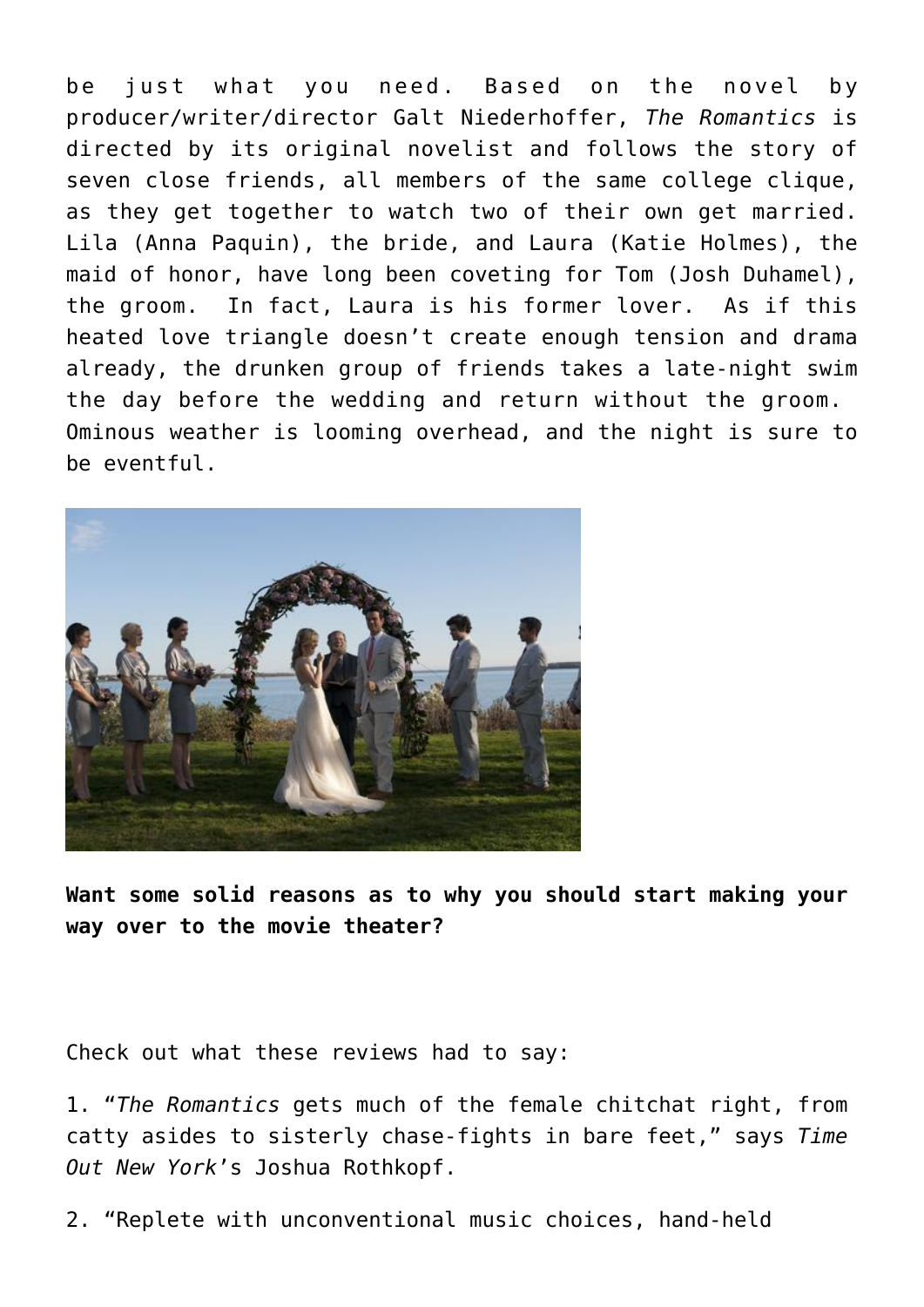camerawork, and a rather simple, yet dramatic and funny plot, the film balances itself out with its share of hits and misses," says *[Limité Magazine](http://www.limitemagazine.com/2010/09/review-the-romantics/)*['s](http://www.limitemagazine.com/2010/09/review-the-romantics/) Daniel Quitério.

3. "So one enjoys *Romantics* for the genre trappings — the inebriated toasts, feverish gossiping, unexpected trysts, the de rigueur wedding dress snafu and bright lines that cut through the mood of sentimentality and nostalgia," says the *[Hollywood Reporter](http://www.hollywoodreporter.com/hr/film-reviews/the-romantics-film-review-1004063146.story)*'s Kirk Honeycutt.

Other notable actors and actresses in the film include Adam Brody, Malin Akerman, Elijah Wood, Diana Agron, Jeremy Strong, Rebecca Lawrence and Candice Bergen.

Release date: September 10, 2010

# **[Celeb Couples Take Emmys By](https://cupidspulse.com/3965/celeb-couples-take-emmys-by-storm/) [Storm](https://cupidspulse.com/3965/celeb-couples-take-emmys-by-storm/)**

 $\mathbf{R}$ 

*True Blood* costars and real-life newlyweds Anna Paquin and Stephen Moyer were just one of the celebrity couples present at the 2010 Emmy Awards. Other couples who made stylish appearances on the red carpet were Claire Danes and Hugh Dancy, Amy Poehler and Will Arnett, Eva Longoria Parker and Tony Parker, Neil Patrick Harris and David Burtka, January Jones and Jason Sudeikis, as well as many others, according to *[YourTango](http://www.yourtango.com/201080408/9-best-emmy-night-couples)*. All making different fashion statements, the stars made sure their partners were up to snuff as well.**Should you tell your partner how to dress?**

**Cupid's Advice:**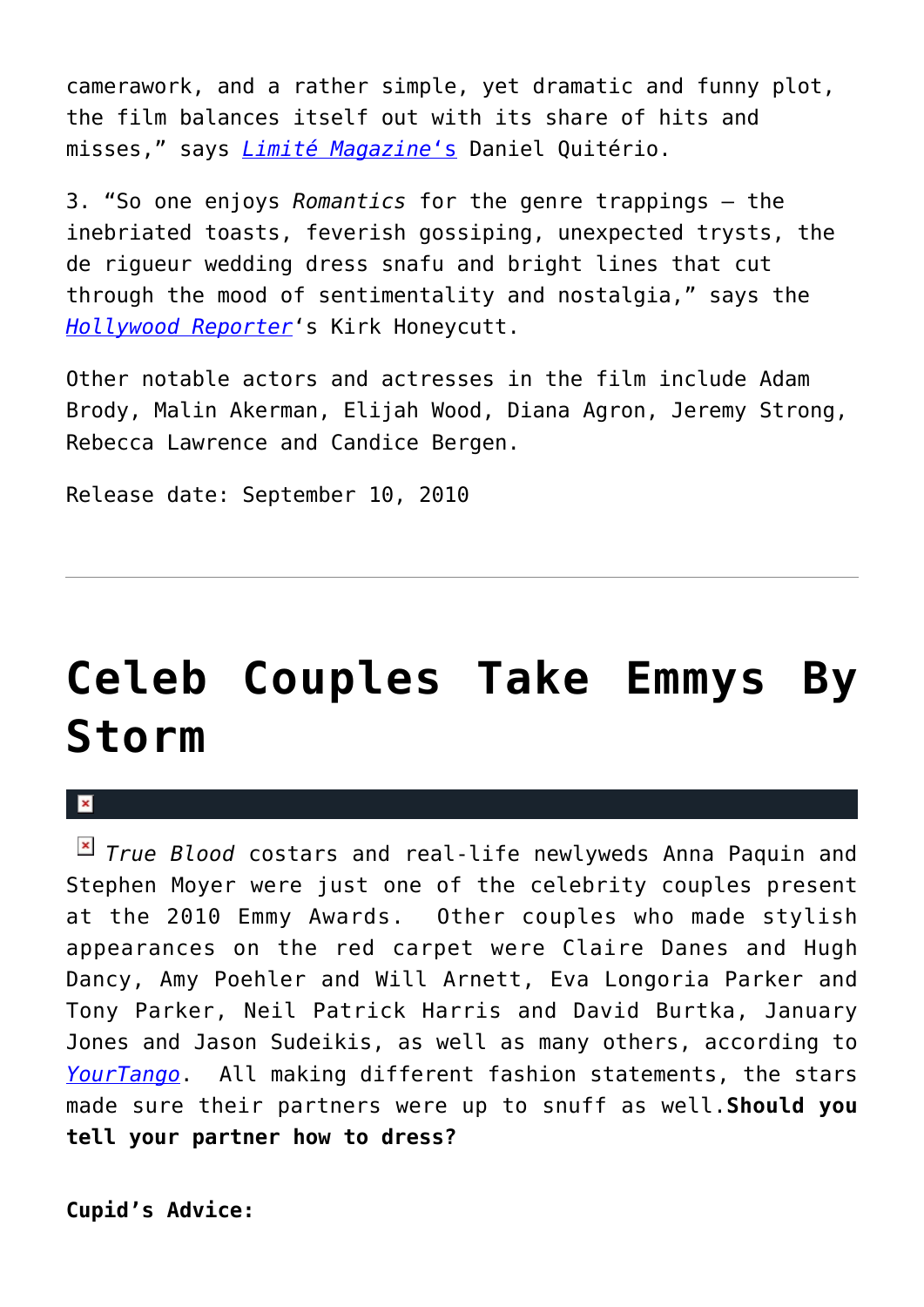Often times one person in a relationship has more fashion sense than the other. Cupid has some ideas to help you deal:

**1. Let the minor things go:** If you have something to say about what your partner is wearing each and every time he steps out of the house, it's bound to lead to some disagreements. Choose your fights carefully. Only speak up if your mate is truly wearing something you cannot tolerate in public.

**2. Positive encouragement:** Fashion is a way to express yourself. By controlling what your partner wears, you're taking away some of his personal expression. Try peppering your criticisms with positive encouragement. "Honey, I really like the graphic tee you have on, but would you mind wearing your black blazer with it?"

**3. Compromise:** It's a given that you won't always see eye-toeye with your partner. If you don't agree with his fashion choice, politely ask him if he will change. Don't go choose a new outfit for him. By putting the ball in his court, he feels like he still has some sense of style control.

### **[Just Married: Anna Paquin &](https://cupidspulse.com/3711/just-married-anna-paquin-stephen-moyer/) [Stephen Moyer](https://cupidspulse.com/3711/just-married-anna-paquin-stephen-moyer/)**

 $\pmb{\times}$ 

*True Blood* co-stars Anna Paquin and Stephen Moyer proved their chemistry off-screen, as they wed in Malibu Saturday, reported *[Us Weekly](http://www.usmagazine.com/healthylifestyle/news/anna-paquin-and-stephen-moyer-get-married-2010198).* The couple, who announced their engagement last August, were surrounded by family and friends as they exchanged their vows under a tent by the beach.

**How do you decide if a big or small wedding is right for you?**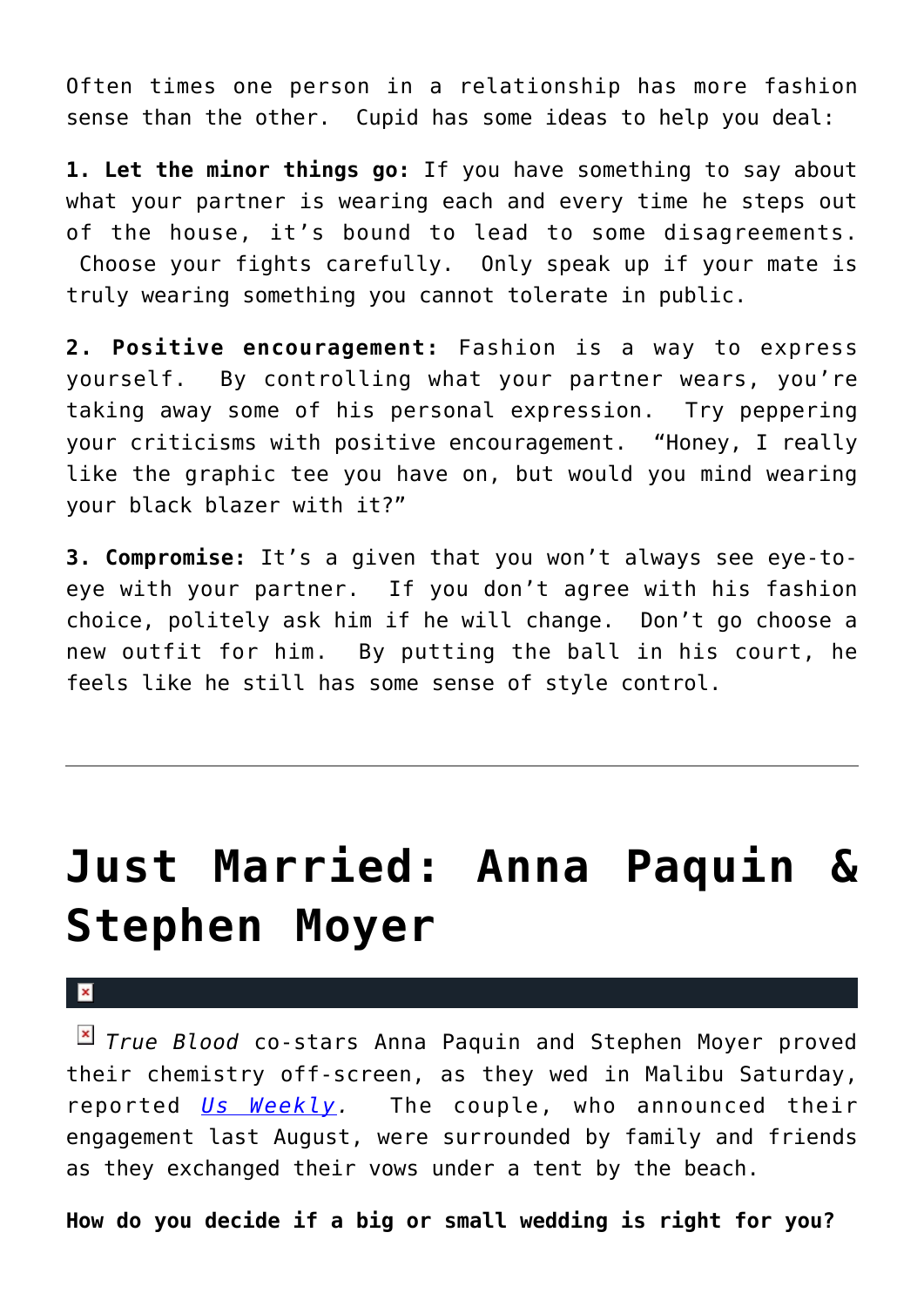#### **Cupid's Advice:**

Needless to say, your friends and family will all have their own opinions about how your wedding should be, but Cupid has some things to consider when deciding whether to have a big or small celebration:

**1. Stay within your budget:** Money isn't always fun to think about, but when it comes to your big day, it's really important to do only what you can afford. The more people you invite to your wedding, the more it costs!

**2. Consider the size of your family:** When deciding how many guests to invite, it's easy to overlook the sheer size of your family. Add them all up before you commit to a specific number.

**3. Remember your dreams:** Most girls grow up dreaming of their perfect wedding. Did you envision having 100 attendees or 10? If you're one of those people who always pictured your wedding day, think about whether or not you'll regret not making that fantasy a reality.

# **[Anna Paquin & Stephen Moyer](https://cupidspulse.com/882/anna-paquin-stephen-moyer-are-avid-skypers/) [Are Avid Skypers](https://cupidspulse.com/882/anna-paquin-stephen-moyer-are-avid-skypers/)**

 $\mathbf x$ 

Newly-engaged "True Blood" stars Anna Paquin and Stephen Moyer have found a way to keep their love alive, despite long distances. The couple, who met on the set of the show[,](http://truebloodnet.com/stephen-moyer-anna-paquin-true-blood-stars-dating-reallife/) are avid users of Skype, and would use it for "three or four